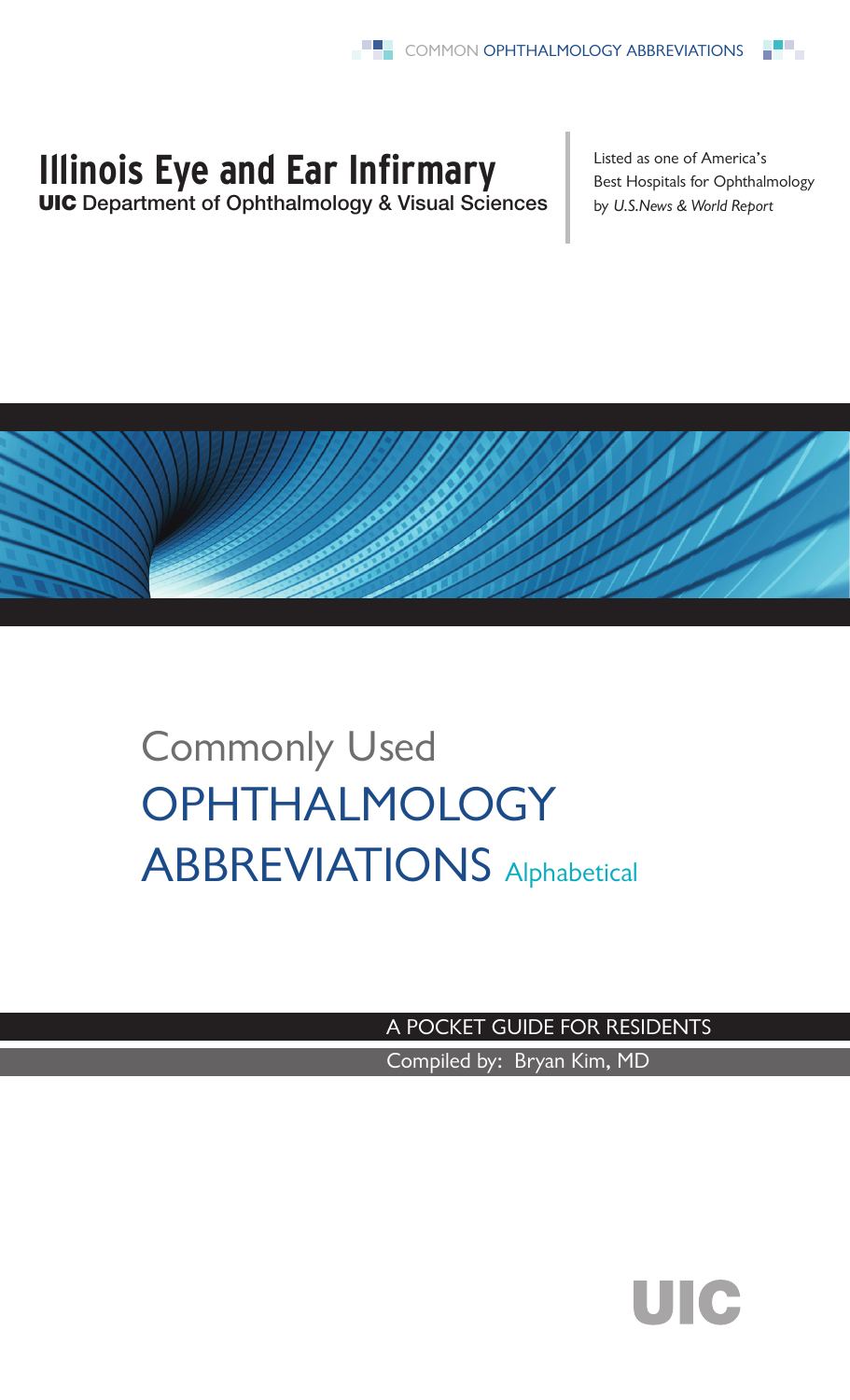**EDUCATION** The Department of Ophthalmology accepts six residents to its program each year, making it one of nation's largest programs. We are also one of the most competitive with well over 600 applicants annually, of whom 84 are granted interviews. Our selection standards are among the highest. Our incoming residents graduated from prestigious medical schools including Brown, Northwestern, MIT, Cornell, University of Michigan, and University of Southern California. GPA's are typically 4.0 and board scores are rarely lower than the 95th percentile. Most applicants have research experience. In recent years our residents have gone on to prestigious fellowships at UC Davis, University of Chicago, Northwestern, University of Iowa, Oregon Health Sciences University, Bascom Palmer, Duke, UCSF, Emory, Wilmer Eye Institute, and UCLA. Our tradition of excellence in ophthalmologic education is reflected in the leadership positions held by our alumni, who serve as chairs of ophthalmology departments, the dean of a leading medical school, and the director of the National Eye Institute. We continue to train the best and the brightest to become leaders in ophthalmology.

Our fellowship programs in six subspecialties are also highly sought after. Our fellows recently have accepted positions at Duke, Northwestern, University of Texas at San Antonio, and Boston Medical Center, along with other prestigious academic and private practice groups.

Our annual schedule of continuing medical education courses for practicing ophthalmologists focuses on the treatment of difficult and complex cases. Our annual Illinois Eye Review is a week-long, learner-centered program providing participants with factual, conceptual and applied courses taught by faculty selected for their outstanding contributions to the teaching and practice of ophthalmology. The Illinois Eye Review stands apart from other comprehensive ophthalmology reviews by offering a menu of courses that allows participants to build a program around their individual needs and learning styles.

## © COPYRIGHT BRYAN KIM, md 2008

University of Illinois at Chicago

| A/C or AC           | anterior chamber                                                                                                                                                                                       | Anterior chamber                     |
|---------------------|--------------------------------------------------------------------------------------------------------------------------------------------------------------------------------------------------------|--------------------------------------|
| A1%                 | atropine 1%                                                                                                                                                                                            | Dilators (red top);<br>Drops/Meds    |
| ACC                 | anterior cortical changes/<br>cataract                                                                                                                                                                 | Lens: Diagnoses/findings             |
| ACG                 | angle closure glaucoma                                                                                                                                                                                 | Glaucoma: Diagnoses/<br>findings     |
| <b>ACIOL</b>        | anterior chamber intraocular<br>lens                                                                                                                                                                   | Lens                                 |
| Add                 | amount of plus reading<br>power (for bifocal/progres-<br>sives)                                                                                                                                        | Refraction                           |
| <b>AION</b>         | anterior ischemic optic<br>neuropathy                                                                                                                                                                  | Nerve/Neuro: Diagno-<br>ses/findings |
| ALT                 | argon laser trabeculoplasty                                                                                                                                                                            | Glaucoma: Procedures/<br>Lasers etc. |
| AMD/<br><b>ARMD</b> | age-related macular degen-<br>eration                                                                                                                                                                  | Retina: Diagnoses/findings           |
| APD,<br><b>RAPD</b> | afferent papillary defect,<br>relative afferent papillary de-<br>fect (I prefer APD because I<br>am not sure if the "relative"<br>is really needed)<br>APD by reverse testing/con-<br>sensual response | Fxternal                             |
| AR <sub>x</sub>     | autorefraction                                                                                                                                                                                         | Refraction                           |
| AT, PFAT            | artificial tears, preservative-<br>free artificial tears                                                                                                                                               | Drops/Meds                           |
| AV                  | anterior vitreous                                                                                                                                                                                      |                                      |
| AVx                 | anterior vitrectomy                                                                                                                                                                                    | Glaucoma: Procedures/<br>Lasers etc. |
| Ax                  | axis<br>$[+/$ - number sphere] +<br>[number cylinder] x [0-180<br>$axis$ ]                                                                                                                             | Refraction                           |
| <b>BCVA</b>         | best corrected visual acuity                                                                                                                                                                           | Exam                                 |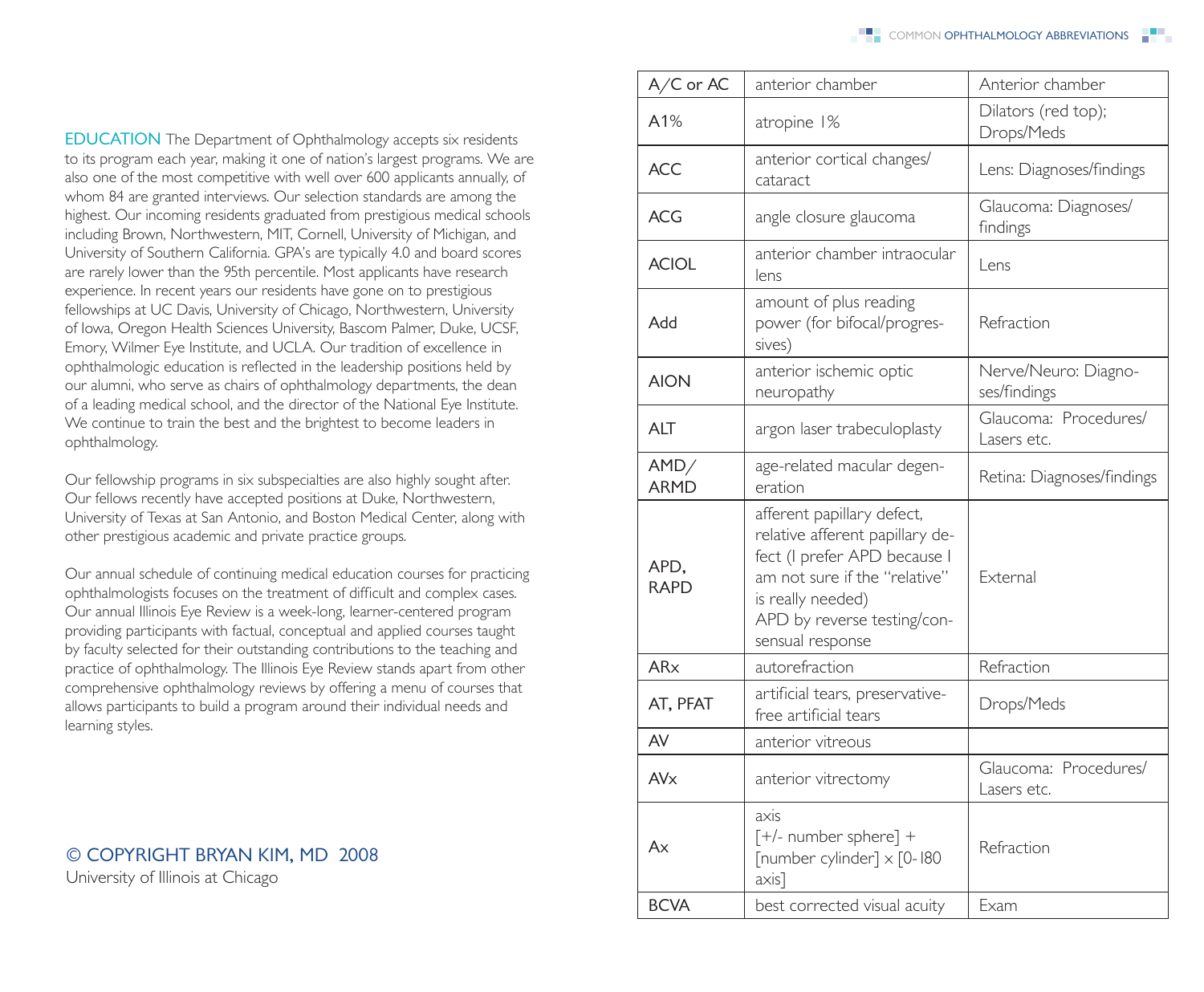| <b>BDR</b>            | background diabetic<br>retinopathy       | Retina: Diagnoses/findings           |
|-----------------------|------------------------------------------|--------------------------------------|
| BK                    | band keratopathy                         | Cornea: Diagnoses/<br>findings       |
| <b>BRAO</b>           | branch retinal artery<br>occlusion       | Retina: Diagnoses/findings           |
| <b>BRVO</b>           | branch retinal vein occlusion            | Retina: Diagnoses/findings           |
| C/D                   | cup/disc ratio                           | Fundus exam                          |
| C/F                   | cell/flare (graded $1 +$ to $4+)$        | Anterior chamber                     |
| C/S                   | conjunctiva/sclera                       | Slit lamp exam                       |
| C1                    | Cyclogyl (cyclopentolate) 1%             | Dilators (red top);<br>Drops/Meds    |
| CB                    | ciliary body                             | Anatomy                              |
| <b>CBB</b>            | ciliary body band                        | Gonioscopy                           |
| CC                    | with refractive correction               | Exam                                 |
| CCT/Pachy             | central corneal thickness/<br>pachymetry |                                      |
| <b>CE</b>             | cataract extraction                      |                                      |
| CF @ XX ft            | counts fingers (specify<br>distance)     | Exam                                 |
| CL/SCL/<br><b>HCL</b> | contact lens/soft /Hard                  | Other                                |
| CM                    | Cyclomydril (for peds<br>patients)       | Dilators (red top);<br>Drops/Meds    |
| <b>CME</b>            | cystoid macular edema                    | Retina: Diagnoses/findings           |
| <b>CNV</b>            | choroidal neovascularization             | Retina: Diagnoses/findings           |
| <b>CNVM</b>           | choroidal neovascular<br>membrane        | Retina: Diagnoses/findings           |
| COAG                  | chronic open angle glaucoma              | Glaucoma: Diagnoses/<br>findings     |
| <b>CPC</b>            | cyclophotocoagulation                    | Glaucoma: Procedures/<br>Lasers etc. |
| <b>CRAO</b>           | central retinal artery<br>occlusion      | Retina: Diagnoses/findings           |
| CRVO                  | central retinal vein occlusion           | Retina: Diagnoses/findings           |

| Glaucoma: Procedures/<br>Cryo<br>cryotherapy<br>Lasers etc.<br>central serous chorioretin-<br><b>CSCR</b><br>Retina: Diagnoses/findings<br>opathy<br><b>CSM</b><br>Exam<br>central, steady, maintained<br>clinically significant macular<br><b>CSME</b><br>Retina: Diagnoses/findings<br>edema (for diabetes)<br><b>CVF</b><br>confrontation visual fields<br>External<br><b>CWS</b><br>Retina: Diagnoses/findings<br>cotton wool spot<br>Refraction<br>Cyl<br>cylinder<br>D&Q<br>Anterior chamber<br>deep and quiet<br>D/M/V/P<br>disc/macula/vessels/periphery<br>Fundus exam<br>deep anterior lamellar ker-<br>Cornea: Procedures/<br><b>DALK</b><br>atoplasty<br>Lasers etc.<br>dot blot heme (hemorrhage)<br>Retina: Diagnoses/findings<br>DBH<br>Cornea: Diagnoses/find-<br>Descemet's fold<br>DF<br>ings<br><b>DFE</b><br>dilated fundus exam<br>Fundus exam<br><b>Dilators</b><br>Drops/Meds<br>(red top)<br>Cornea: Procedures/<br><b>DLK</b><br>diffuse lamellar keratitis<br>Lasers etc.<br>E(T)<br>intermittent esotropia<br>Alignment<br>F<br>Alignment<br>esophoria<br>extracapsular cataract<br>Procedures/Lasers etc.<br><b>ECCE</b><br>extraction<br>Cornea: Diagnoses/find-<br>ED<br>epithelial defect<br>ings<br>Cornea: Diagnoses/find-<br><b>EKC</b><br>epidemic keratoconjunctivitis<br>ings<br>Tests<br>EOG<br>electrooculogram<br>extraocular muscles/<br><b>EOM</b><br>movement<br><b>ERG</b><br>Tests<br>electroretinogram | CRx | cycloplegic refraction | Refraction |
|------------------------------------------------------------------------------------------------------------------------------------------------------------------------------------------------------------------------------------------------------------------------------------------------------------------------------------------------------------------------------------------------------------------------------------------------------------------------------------------------------------------------------------------------------------------------------------------------------------------------------------------------------------------------------------------------------------------------------------------------------------------------------------------------------------------------------------------------------------------------------------------------------------------------------------------------------------------------------------------------------------------------------------------------------------------------------------------------------------------------------------------------------------------------------------------------------------------------------------------------------------------------------------------------------------------------------------------------------------------------------------------------------------------------------------------------------|-----|------------------------|------------|
|                                                                                                                                                                                                                                                                                                                                                                                                                                                                                                                                                                                                                                                                                                                                                                                                                                                                                                                                                                                                                                                                                                                                                                                                                                                                                                                                                                                                                                                      |     |                        |            |
|                                                                                                                                                                                                                                                                                                                                                                                                                                                                                                                                                                                                                                                                                                                                                                                                                                                                                                                                                                                                                                                                                                                                                                                                                                                                                                                                                                                                                                                      |     |                        |            |
|                                                                                                                                                                                                                                                                                                                                                                                                                                                                                                                                                                                                                                                                                                                                                                                                                                                                                                                                                                                                                                                                                                                                                                                                                                                                                                                                                                                                                                                      |     |                        |            |
|                                                                                                                                                                                                                                                                                                                                                                                                                                                                                                                                                                                                                                                                                                                                                                                                                                                                                                                                                                                                                                                                                                                                                                                                                                                                                                                                                                                                                                                      |     |                        |            |
|                                                                                                                                                                                                                                                                                                                                                                                                                                                                                                                                                                                                                                                                                                                                                                                                                                                                                                                                                                                                                                                                                                                                                                                                                                                                                                                                                                                                                                                      |     |                        |            |
|                                                                                                                                                                                                                                                                                                                                                                                                                                                                                                                                                                                                                                                                                                                                                                                                                                                                                                                                                                                                                                                                                                                                                                                                                                                                                                                                                                                                                                                      |     |                        |            |
|                                                                                                                                                                                                                                                                                                                                                                                                                                                                                                                                                                                                                                                                                                                                                                                                                                                                                                                                                                                                                                                                                                                                                                                                                                                                                                                                                                                                                                                      |     |                        |            |
|                                                                                                                                                                                                                                                                                                                                                                                                                                                                                                                                                                                                                                                                                                                                                                                                                                                                                                                                                                                                                                                                                                                                                                                                                                                                                                                                                                                                                                                      |     |                        |            |
|                                                                                                                                                                                                                                                                                                                                                                                                                                                                                                                                                                                                                                                                                                                                                                                                                                                                                                                                                                                                                                                                                                                                                                                                                                                                                                                                                                                                                                                      |     |                        |            |
|                                                                                                                                                                                                                                                                                                                                                                                                                                                                                                                                                                                                                                                                                                                                                                                                                                                                                                                                                                                                                                                                                                                                                                                                                                                                                                                                                                                                                                                      |     |                        |            |
|                                                                                                                                                                                                                                                                                                                                                                                                                                                                                                                                                                                                                                                                                                                                                                                                                                                                                                                                                                                                                                                                                                                                                                                                                                                                                                                                                                                                                                                      |     |                        |            |
|                                                                                                                                                                                                                                                                                                                                                                                                                                                                                                                                                                                                                                                                                                                                                                                                                                                                                                                                                                                                                                                                                                                                                                                                                                                                                                                                                                                                                                                      |     |                        |            |
|                                                                                                                                                                                                                                                                                                                                                                                                                                                                                                                                                                                                                                                                                                                                                                                                                                                                                                                                                                                                                                                                                                                                                                                                                                                                                                                                                                                                                                                      |     |                        |            |
|                                                                                                                                                                                                                                                                                                                                                                                                                                                                                                                                                                                                                                                                                                                                                                                                                                                                                                                                                                                                                                                                                                                                                                                                                                                                                                                                                                                                                                                      |     |                        |            |
|                                                                                                                                                                                                                                                                                                                                                                                                                                                                                                                                                                                                                                                                                                                                                                                                                                                                                                                                                                                                                                                                                                                                                                                                                                                                                                                                                                                                                                                      |     |                        |            |
|                                                                                                                                                                                                                                                                                                                                                                                                                                                                                                                                                                                                                                                                                                                                                                                                                                                                                                                                                                                                                                                                                                                                                                                                                                                                                                                                                                                                                                                      |     |                        |            |
|                                                                                                                                                                                                                                                                                                                                                                                                                                                                                                                                                                                                                                                                                                                                                                                                                                                                                                                                                                                                                                                                                                                                                                                                                                                                                                                                                                                                                                                      |     |                        |            |
|                                                                                                                                                                                                                                                                                                                                                                                                                                                                                                                                                                                                                                                                                                                                                                                                                                                                                                                                                                                                                                                                                                                                                                                                                                                                                                                                                                                                                                                      |     |                        |            |
|                                                                                                                                                                                                                                                                                                                                                                                                                                                                                                                                                                                                                                                                                                                                                                                                                                                                                                                                                                                                                                                                                                                                                                                                                                                                                                                                                                                                                                                      |     |                        |            |
|                                                                                                                                                                                                                                                                                                                                                                                                                                                                                                                                                                                                                                                                                                                                                                                                                                                                                                                                                                                                                                                                                                                                                                                                                                                                                                                                                                                                                                                      |     |                        |            |
|                                                                                                                                                                                                                                                                                                                                                                                                                                                                                                                                                                                                                                                                                                                                                                                                                                                                                                                                                                                                                                                                                                                                                                                                                                                                                                                                                                                                                                                      |     |                        |            |
|                                                                                                                                                                                                                                                                                                                                                                                                                                                                                                                                                                                                                                                                                                                                                                                                                                                                                                                                                                                                                                                                                                                                                                                                                                                                                                                                                                                                                                                      |     |                        |            |
|                                                                                                                                                                                                                                                                                                                                                                                                                                                                                                                                                                                                                                                                                                                                                                                                                                                                                                                                                                                                                                                                                                                                                                                                                                                                                                                                                                                                                                                      |     |                        |            |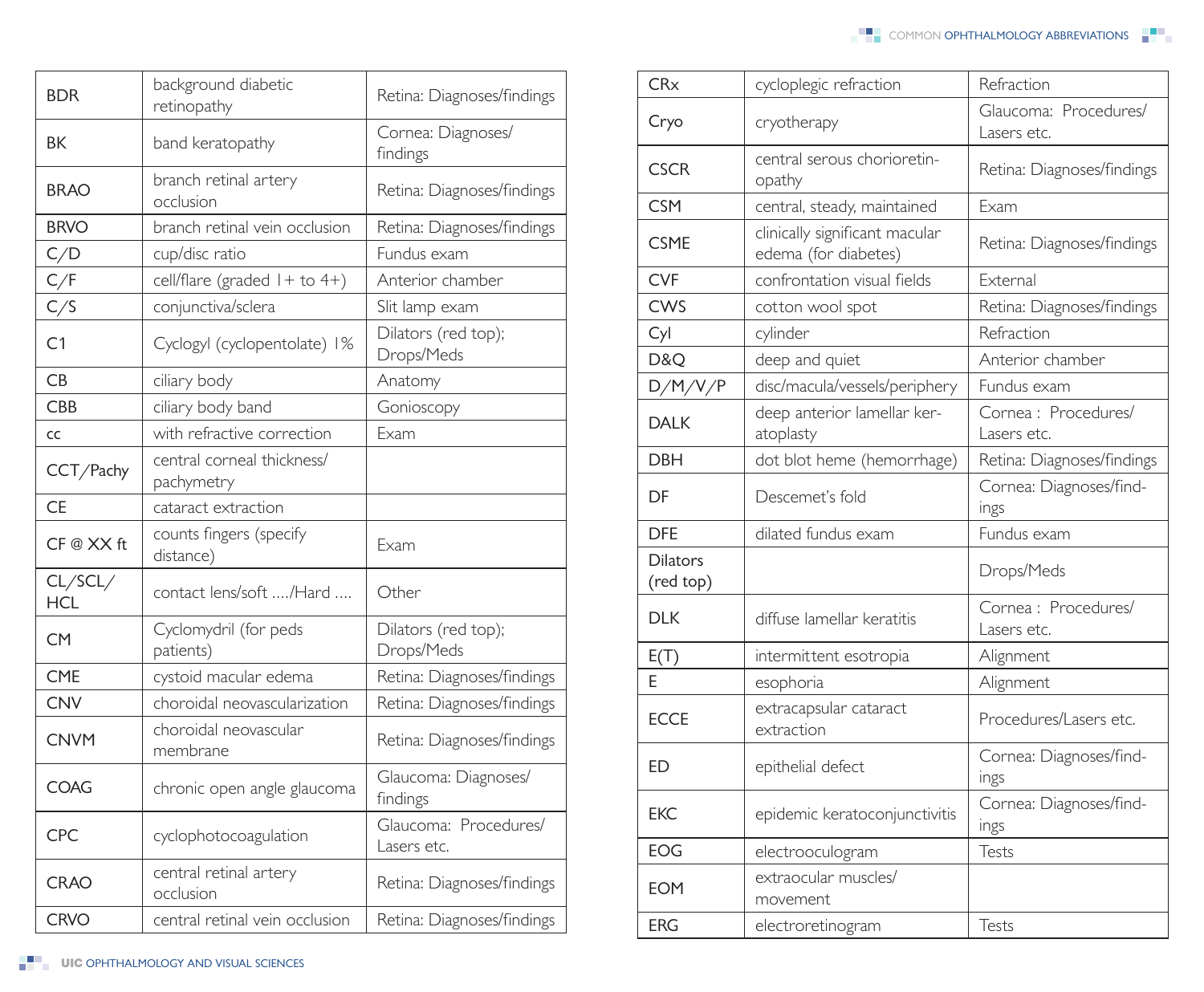| <b>ERM</b>    | epiretinal membrane                                                                             | Retina: Diagnoses/findings         |
|---------------|-------------------------------------------------------------------------------------------------|------------------------------------|
| ET            | esotropia                                                                                       | Alignment                          |
| $F + F$       | fixes and follows                                                                               | Exam                               |
| <b>FANG</b>   | fluorescein angiography                                                                         | Tests                              |
| Focal         | focal laser photocoagulation                                                                    | Retina: Procedures/<br>Lasers etc. |
| <b>GCA</b>    | Giant cell arteritis                                                                            | Nerve/Neuro:<br>Diagnoses/findings |
| <b>GVF</b>    | Goldmann visual field                                                                           | Tests                              |
| НA            | homatropine                                                                                     | Dilators (red top);<br>Drops/Meds  |
| HM @ XX<br>ft | hand motion (specify dis-<br>tance)                                                             | Exam                               |
| HoT           | hypotropia<br>(add an apostrophe to indi-<br>cate at near - eg. ET' means<br>esotropia at near) | Alignment                          |
| НT            | hypertropia                                                                                     | Alignment                          |
| <b>HVF</b>    | Humphrey visual field (usu-<br>ally 30-2; need to specify if<br>I0-2 or red target, etc)        | Tests                              |
| L             | iris                                                                                            | Iris                               |
| <b>ICCE</b>   | intracapsular cataract extrac-<br>tion                                                          | Procedures/Lasers etc.             |
| IK            | interstitial keratitis                                                                          | Cornea: Diagnoses/<br>findings     |
| IO            | inferior oblique                                                                                | Anatomy                            |
| <b>ION</b>    | ischemic optic neuropathy                                                                       | Nerve/Neuro:<br>Diagnoses/findings |
| <b>IOP</b>    | intraocular pressure                                                                            | External                           |
| IR.           | inferior                                                                                        | Anatomy                            |
| <b>IRMA</b>   | intraretinal microvascular<br>anomalies                                                         | Retina: Diagnoses/findings         |
| JOAG          | juvenile open angle glau-<br>coma                                                               | Glaucoma: Diagnoses/<br>findings   |
| К             | cornea                                                                                          | slit lamp exam                     |

| <b>KC</b> or <b>KCN</b> | keratoconus                                                                                 | Cornea: Diagnoses/<br>findings       |
|-------------------------|---------------------------------------------------------------------------------------------|--------------------------------------|
| <b>KCS</b>              | keratoconjunctivitis sicca                                                                  | Cornea: Diagnoses/<br>findings       |
| KP                      | keratic precipitate                                                                         | Cornea: Diagnoses/<br>findings       |
| L                       | lens                                                                                        | Lens                                 |
| L/L                     | lids/lashes                                                                                 | Slit lamp exam                       |
| Lag                     | lid lag                                                                                     | External                             |
| LASEK                   | laser epithelial keratomileusis                                                             | Cornea: Procedures/<br>Lasers etc.   |
| LASIK                   | laser in situ keratomileusis.<br>also laser-assisted in situ<br>keratomileusis (Hofstetter) | Cornea : Procedures/<br>Lasers etc.  |
| <b>LCA</b>              | Leber's congenital amaurosis                                                                | Nerve/Neuro:<br>Diagnoses/findings   |
| LF                      | levator function                                                                            | External                             |
| <b>LHON</b>             | Leber's hereditary optic<br>neuropathy                                                      | Nerve/Neuro:<br>Diagnoses/findings   |
| LI/LPI                  | laser iridotomy/laser pe-<br>ripheral iridotomy                                             | Glaucoma: Procedures/<br>Lasers etc. |
| IPc<br>projection       | light perception with projec-<br>tion                                                       | Exam                                 |
| IPs<br>projection       | light perception without<br>projection                                                      | Exam                                 |
| <b>LP</b>               | light perception                                                                            | Exam                                 |
| LR                      | lateral rectus                                                                              | Anatomy                              |
| M1                      | Mydriacyl (tropicamide) 1%                                                                  | Dilators (red top);<br>Drops/Meds    |
| MG                      | myasthenia gravis                                                                           | Nerve/Neuro:<br>Diagnoses/findings   |
| <b>MGD</b>              | meibomian gland dysfunction                                                                 | Lids: Diagnoses/findings             |
| <b>MGP</b>              | meibomian gland plugging                                                                    | Lids: Diagnoses/findings             |
| MP/Mx                   | membrane peel/mem-<br>branectomy                                                            | Retina: Procedures/<br>Lasers etc.   |

**UIC OPHTHALMOLOGY AND VISUAL SCIENCES**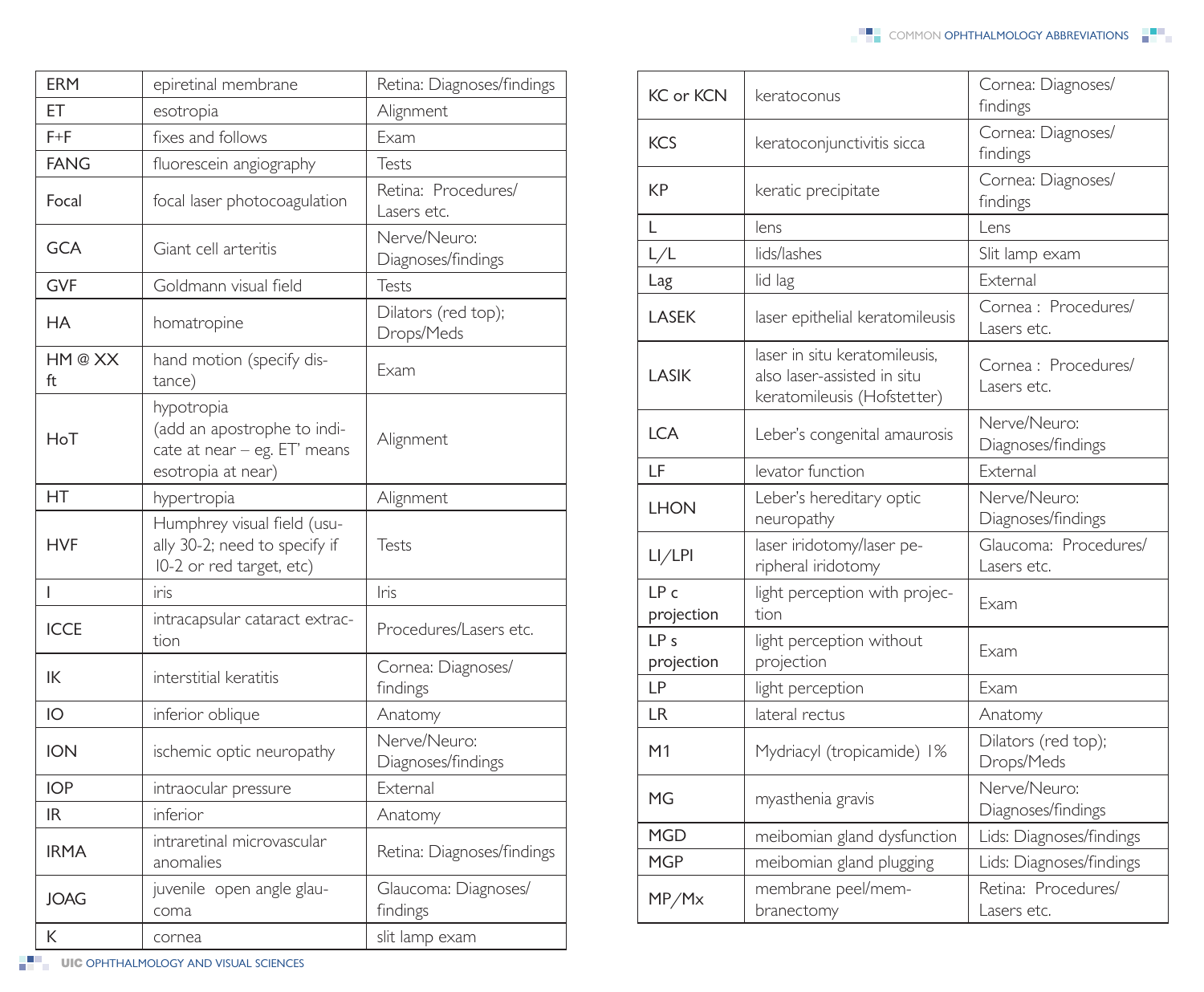| <b>MR</b>             | medial rectus                                        | Anatomy                            |
|-----------------------|------------------------------------------------------|------------------------------------|
| MRD1                  | margin to reflex distance I                          | External                           |
| MRD <sub>2</sub>      | margin to reflex distance 2                          | External                           |
| <b>MR<sub>x</sub></b> | manifest refraction                                  | Refraction                         |
| MS                    | multiple sclerosis                                   | Nerve/Neuro:<br>Diagnoses/findings |
| N2.5/N10              | Neo-Synephrine (phenyleph-<br>rine) 2.5% or 10%      | Dilators (red top);<br>Drops/Meds  |
| <b>NAION</b>          | nonarteritic ischemic optic<br>neuropathy            | Nerve/Neuro:<br>Diagnoses/findings |
| N <sub>l</sub>        | no improvement                                       | Exam                               |
| <b>NLP</b>            | no light perception                                  | Exam                               |
| <b>NPDR</b>           | non-proliferative diabetic<br>retinopathy            | Retina: Diagnoses/findings         |
| <b>NR<sub>x</sub></b> | near refraction                                      | Refraction                         |
| N <sub>S</sub>        | nuclear sclerosis                                    | Lens: Diagnoses/findings           |
| NTG/LTG               | normal/low tension glau-<br>coma                     | Glaucoma: Diagnoses/<br>findings   |
| <b>NVA</b>            | neovascularization of the<br>angle                   | Gonioscopy                         |
| <b>NVD</b>            | neovascularization of the disc                       | Retina: Diagnoses/findings         |
| <b>NVE</b>            | neovascularization elsewhere                         | Retina: Diagnoses/findings         |
| <b>NVG</b>            | neovascular glaucoma                                 | Glaucoma: Diagnoses/<br>findings   |
| <b>NVI</b>            | neovascularization of the iris                       | Iris                               |
| <b>OCT NFL</b>        | OCT of nerve fiber layer<br>(optic nerve evaluation) | Tests                              |
| OCT                   | optical coherence tomog-<br>raphy                    | Tests                              |
| OD                    | right eye                                            | Anatomy                            |
| OHT                   | ocular hypertension                                  | Glaucoma: Diagnoses/<br>findings   |
| OS                    | left eye                                             | Anatomy                            |
| OU                    | both eyes                                            | Anatomy                            |
| PAS                   | peripheral anterior synechiae                        | Gonioscopy                         |

| <b>PBK</b>                                   | pseudophakic bullous ker-<br>atopathy                                                               | Cornea: Diagnoses/<br>findings       |
|----------------------------------------------|-----------------------------------------------------------------------------------------------------|--------------------------------------|
| PCC                                          | posterior cortical changes                                                                          | Lens: Diagnoses/findings             |
| <b>PCIOL</b>                                 | posterior chamber                                                                                   | Lens                                 |
| <b>PCO</b>                                   | posterior capsular opacity<br>(post-cataract patients)                                              | Lens: Diagnoses/findings             |
| PD                                           | pupillary distance or prism<br>diopter                                                              | Refraction                           |
| <b>PDR</b>                                   | proliferative diabetic retin-<br>opathy                                                             | Retina: Diagnoses/findings           |
| PDT                                          | photodynamic therapy                                                                                | Retina: Procedures/<br>Lasers etc.   |
| <b>PEE</b>                                   | punctate epithelial erosion                                                                         | Cornea: Diagnoses/<br>findings       |
| <b>PEK</b>                                   | punctate epithelial keratopa-<br>thy/keratitis OR<br>photo-electronic kerato-<br>scope (Hofstetter) | Cornea: Diagnoses/<br>findings       |
| PF                                           | palpebral fissure                                                                                   | External                             |
| PH                                           | pinhole visual acuity                                                                               | Exam                                 |
| Phaco/<br>ACIOL or<br>Phaco/<br><b>PCIOL</b> | phaco with anterior<br>chamber intraocular lens or<br>posterior chamber intraocu-<br>lar lens       | Procedures/Lasers etc.               |
| Phaco                                        | phacoemulsification                                                                                 | Procedures/Lasers etc.               |
| <b>PHNI</b>                                  | pinhole no improvement                                                                              | Exam                                 |
| <b>PION</b>                                  | posterior ischemic optic<br>neuropathy                                                              | Nerve/Neuro: Diagno-<br>ses/findings |
| PК                                           | penetrating keratoplasty                                                                            | Cornea: Diagnoses/find-<br>ings      |
| <b>PKP</b>                                   | penetrating keratoplasty                                                                            | Cornea: Procedures/<br>Lasers etc.   |
| POAG/<br>OAG                                 | primary open angle glau-<br>coma/open angle glaucoma                                                | Glaucoma: Diagnoses/<br>findings     |
| <b>POHS</b>                                  | presumed ocular histoplas-<br>mosis                                                                 | Retina: Diagnoses/findings           |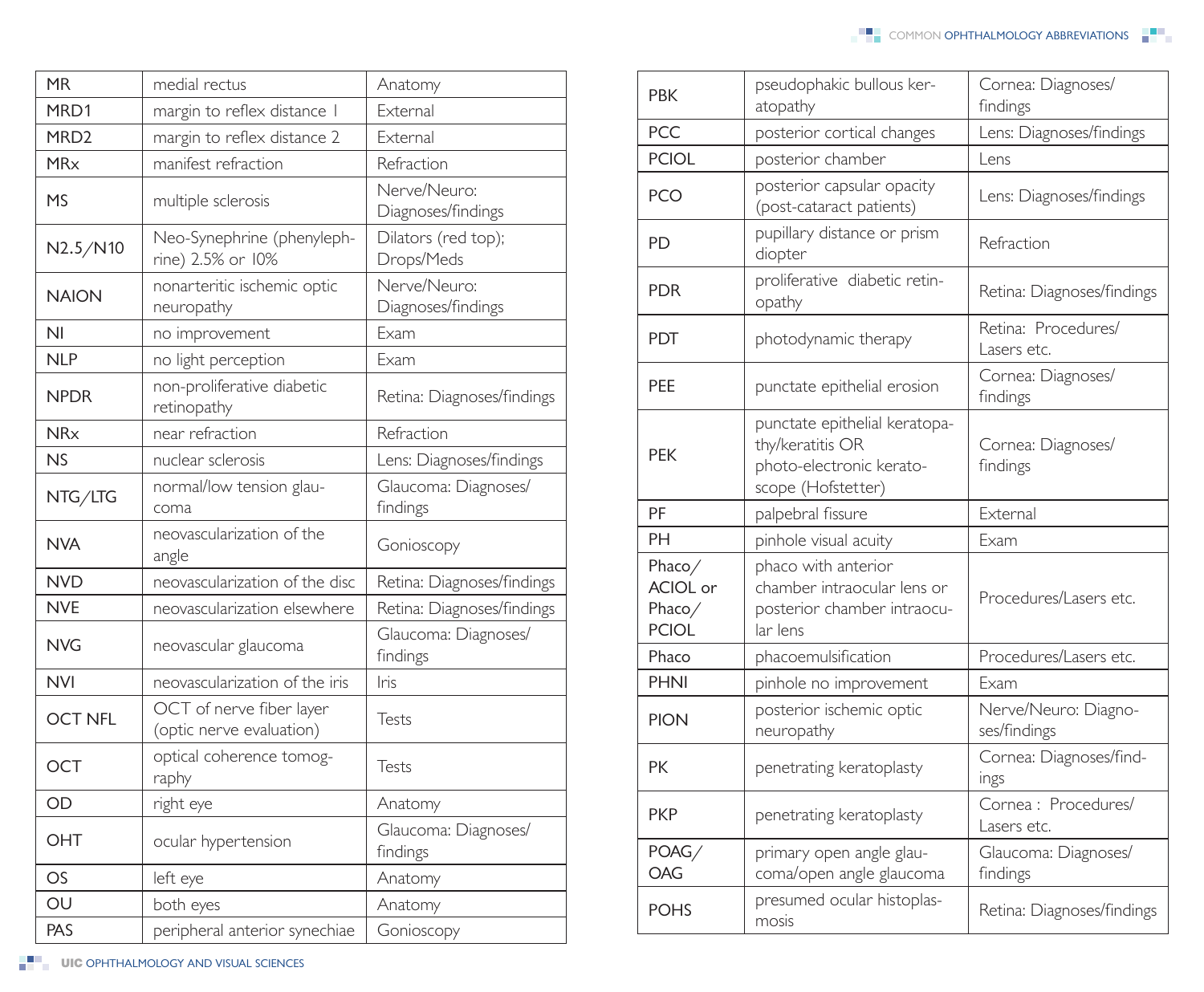| <b>PPA</b> | peripapillary atrophy                                     | Nerve/Neuro:<br>Diagnoses/findings   |
|------------|-----------------------------------------------------------|--------------------------------------|
| PPV/Vx     | pars plana vitrectomy/vitrec-<br>tomy                     | Retina: Procedures/<br>Lasers etc.   |
| <b>PRK</b> | photorefractive keratectomy                               | Cornea : Procedures/<br>Lasers etc.  |
| <b>PRP</b> | pan-retinal photocoagulation                              | Retina: Procedures/<br>Lasers etc.   |
| PS         | posterior synechiae (desig-<br>nate location/clock hours) | Iris                                 |
| <b>PSC</b> | posterior subcapsular<br>cataract                         | Lens: Diagnoses/findings             |
| <b>PVD</b> | posterior vitreous detach-<br>ment                        | Retina: Diagnoses/findings           |
| <b>PXE</b> | pseudoxanthoma elasticum                                  | Nerve/Neuro:<br>Diagnoses/findings   |
| <b>PXF</b> | pseudoexfoliation                                         | Glaucoma: Diagnoses/<br>findings     |
| R/R        | round/reactive                                            | Iris                                 |
| R          | retinoscopy                                               | Refraction                           |
| Rc         | cycloplegic retinoscopy                                   | Refraction                           |
| RD         | retinal detachment                                        | Retina: Diagnoses/findings           |
| <b>RP</b>  | retinitis pigmentosa                                      | Retina: Diagnoses/findings           |
| <b>RPE</b> | retinal pigment epithelium                                | fundus exam                          |
| SB         | scleral buckle                                            | Retina: Procedures/<br>Lasers etc.   |
| SC         | without refractive correction                             | Exam                                 |
| SL         | Schwalbe's line                                           | Gonioscopy                           |
| <b>SLE</b> | slit lamp exam                                            | Slit lamp exam                       |
| <b>SLK</b> | superior limbic keratocon-<br>junctivitis                 | Cornea: Diagnoses/<br>findings       |
| <b>SLT</b> | selective laser trabeculo-<br>plasty                      | Glaucoma: Procedures/<br>Lasers etc. |
| SO         | superior oblique                                          | Anatomy                              |
| SOAG       | secondary open angle<br>glaucoma                          | Glaucoma: Diagnoses/<br>findings     |

| Sph          | sphere                                                                 | Refraction                           |
|--------------|------------------------------------------------------------------------|--------------------------------------|
| <b>SPK</b>   | superficial punctate ker-<br>atopathy/keratitis                        | Cornea: Diagnoses/<br>findings       |
| <b>SR</b>    | superior rectus                                                        | Anatomy                              |
| <b>SRNV</b>  | subretinal neovascularization                                          | Retina: Diagnoses/findings           |
| <b>SRNVM</b> | subretinal neovascular<br>membrane                                     | Retina: Diagnoses/findings           |
| SS           | scleral spur                                                           | Gonioscopy                           |
| $\top$       | tonometry                                                              | Tonometry                            |
| Ta           | applanation (Goldmann)<br>tonometry                                    | Tonometry                            |
| <b>TM</b>    | trabecular meshwork                                                    | Gonioscopy                           |
| <b>TON</b>   | traumatic optic neuropathy                                             | Nerve/Neuro:<br>Diagnoses/findings   |
| Tp           | pneumotonometer                                                        | tonometry                            |
| Trab         | trabeculectomy                                                         | Glaucoma: Procedures/<br>Lasers etc. |
| <b>TRD</b>   | tractional detachment                                                  | Retina: Diagnoses/findings           |
| <b>UDFE</b>  | undilated fundus exam                                                  | fundus exam                          |
| UGH          | uveitis glaucoma hyphema<br>syndrome                                   | Glaucoma: Diagnoses/<br>findings     |
| Va           | visual acuity                                                          | Exam                                 |
| VF           | visual field                                                           | Tests                                |
| <b>VH</b>    | vitreous hemorrhage                                                    | Retina: Diagnoses/findings           |
| <b>VMT</b>   | vitreomacular traction                                                 | Retina: Diagnoses/findings           |
| WC/LS        | warm compresses/lid scrubs                                             | Drops/Meds                           |
| <b>WRx</b>   | wearing Rx (currently worn<br>eyeglass/contact lens pre-<br>scription) | Refraction                           |
| X(T)         | intermittent exotropia                                                 | Alignment                            |
| $\times$     | exophoria                                                              | Alignment                            |
| <b>XT</b>    | exotropia                                                              | Alignment                            |
| Δ            | prism diopter                                                          | Refraction                           |

**UIC OPHTHALMOLOGY AND VISUAL SCIENCES**